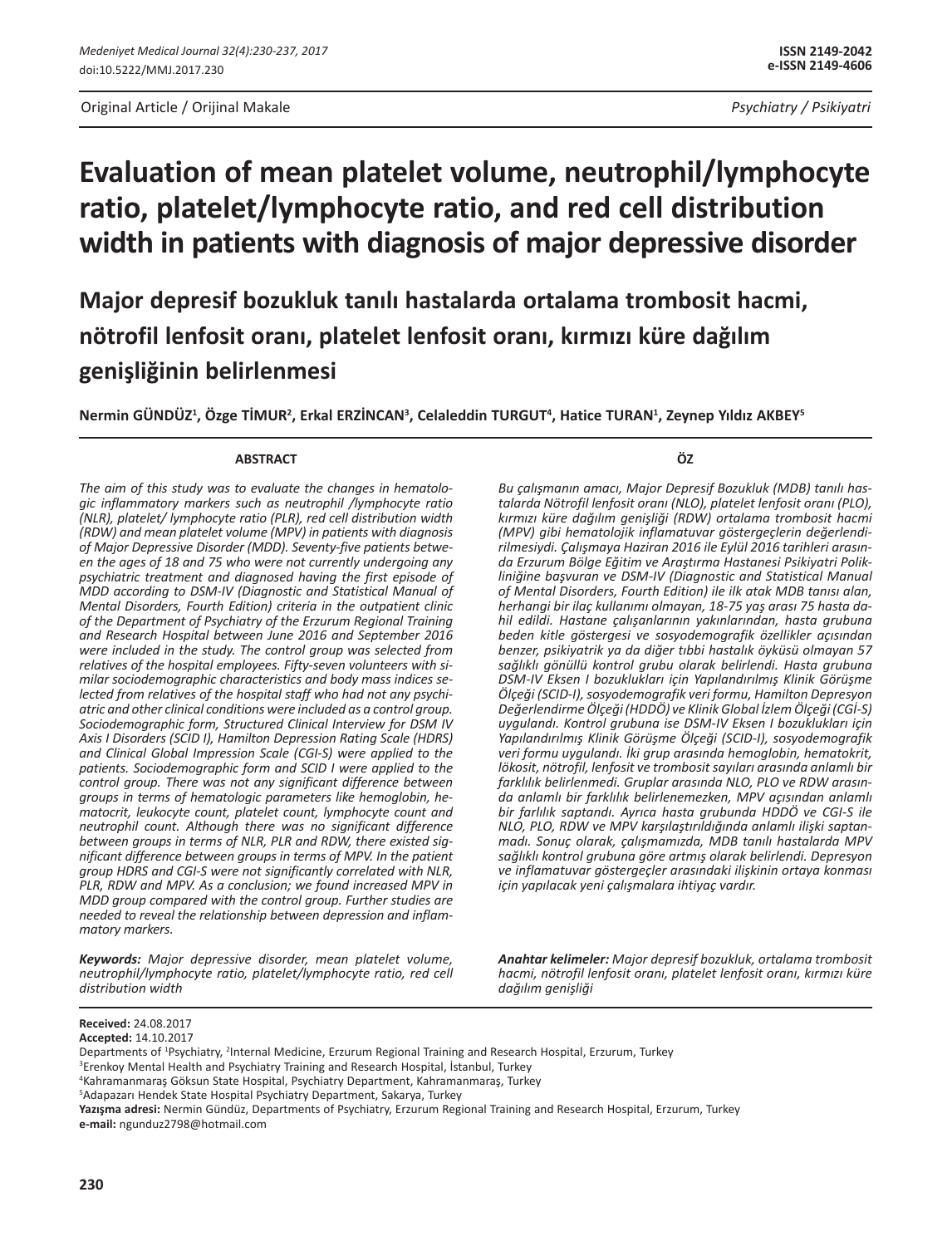# **INTRODUCTION**

Depressive disorders are among the major and serious public health problems. Indeed, the risk of a suicide attempt is approximately 15% and the prevalence of suicidal thought is about 60% during severe depressive episodes<sup>1</sup>. Many factors have been identified in the etiology of major depressive disorder (MDD)<sup>2</sup>. MDD is associated with changes in the central nervous system, immunoreactivity, and vascular reactivity, which are important in the development of the systemic inflammatory response<sup>3</sup>. Although the relationship between MDD and cytokines like C Reactive Protein (CRP), Interleukin-6 (IL-6), Interleukin-1 (IL-1) and tumor necrosis factor  $\alpha$  (TNF- $\alpha$ ) has been revealed<sup>4,5</sup>, the role of inflammotory markers in etiology of MDD has not yet been clarified yet. Nowadays new, readily accessible, repeatable biological inflammatory markers have begun to be addressed in patients with MDD recently<sup>6</sup>.

Stress and depression can cause some alterations in white blood cell counts like increased number of leukocytes and neutrophils and decreased number of lymphocytes<sup>7</sup>. Leukocyte count and subtypes are among the determinants of chronic inflammation. Neutrophils and leukocytes play important roles in inflammatory processes. Assessment of neutrophil / lymphocyte ratio (NLR) and platelet lymphocyte ratio (PLR), which can be calculated through a simple blood count is shown as a new biomarker in determining systemic inflammatory response<sup>8,9</sup>. Clinicians have recently focused on these biomarkers as systemic inflammatory response in psychiatry too. Studies have shown that NLR is higher in patients diagnosed with schizophrenia and Alzheimer's disease compared with healthy controls<sup>10,11</sup>. Also in a recent study conducted by Demircan et al, NLR was found to be higher in major depressive disorder<sup>12</sup>.

Red cell distribution width (RDW) is the size of red blood cells. In addition to being used in the differential diagnosis of anemia, studies have also shown that it can be used to demonstrate mortality from acute heart failure, pulmonary embolism, acute myocardial infarction (AMI), peripheral arterial disease, and acute renal failure in the general population $13-15$ . Also RDW has recently become a new research field in psychiatry $12$ .

Mean platelet volume (MPV) indicates platelet volume and platelet volume is a potential indicator of platelet activity. Increased MPV is associated with increased thrombotic activity, such as platelet aggregation, thromboxane synthesis, and release of adhesion molecules. Many studies have shown that increased MPV is a risk factor for cardiovascular disease<sup>16</sup>. Also in some studies increased platelet activity in MDD has been demonstrated<sup>17</sup>. A number of mechanisms have been proposed that can cause platelet abnormalities in MDD: such as, increased plasma 5-HT concentration and epinephrine-induced platelet function, increased platelet function with increased platelet calcium, upregulation of 5-HT2A receptors or alpha-adrenergic receptors, downregulation at 5-HT transporter receptor, alterations in the second messenger signal transduction or altered platelet monoamine and catacolamine concentrations<sup>18</sup>.

The aim of our study is to examine the changes in hematological inflammatory markers in MDD patients through readily available markers such as NLR, PLR, RDW and MPV.

## **MATERIALS and METHOD**

Seventy-five patients between the ages of 18 and 75 who were diagnosed as having the first episode MDD according to DSM-IV (Diagnostic and Statistical Manual of Mental Disorders, Fourth Edition)<sup>19</sup> criteria in the Department of Psychiatry of the Erzurum Regional Training and Research Hospital between June 2016 and September 2016 were included in the study. Healthy control subjects of the study with no psychiatric history or other physical or clinical condition were selected from relatives of hospital employees. Fifty-seven subjects with similar sociodemographic characteristics and body mass indices were included as a control group.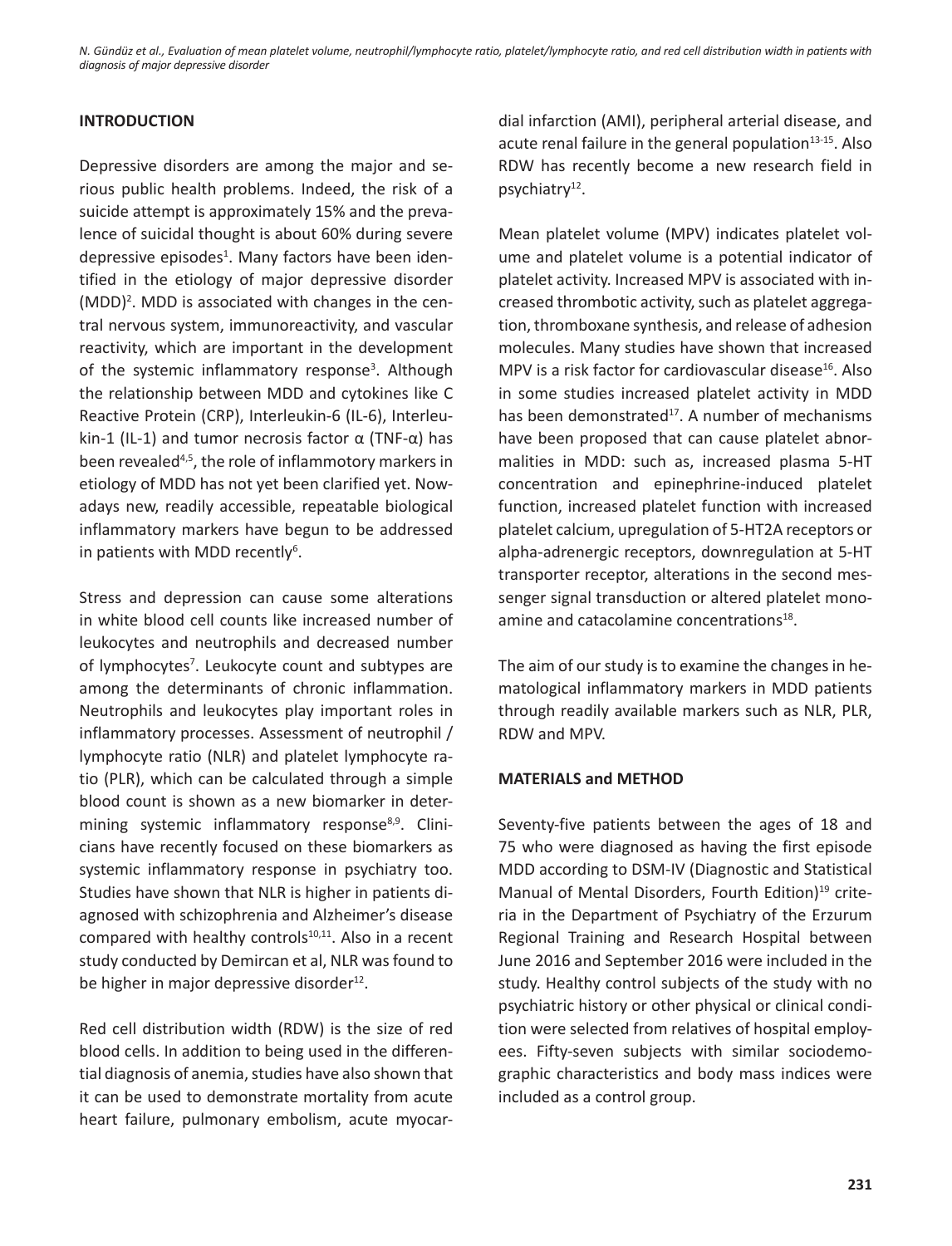Before the study, approval of the ethics committee was obtained from local medical ethics committee of Erzurum Regional Training and Research Hospital on May 2016. Detailed information about the study was given to all patricipants and written informed consent was obtained from each participant.

## *Participants:*

Patients who were admitted to the outpatient clinics of Department of Psychiatry of the Erzurum Regional Training and Research Hospital and diagnosed as having the first episode of Major Depressive Disorder according to DSM-IV (Diagnostic and Statistical Manual of Mental Disorders, Fourth Edition)<sup>19</sup> were included in this study. Patients who had not any psychiatric history or currently undergoing any psychiatric treatment and referred to the psychiatry outpatient clinic for the first time were selected for the study. Patients's psychiatric history was evaluated from their self reports and hospital records. Also it was questioned from their relatives. Patients with mental retardation, psychotic disorder, bipolar disorder, autism spectrum disorder, alcohol and substance use disorders and patients with chronic neurological disorders which can cause severe cognitive disability such as epilepsy and cerebrovascular dissease, diabetes mellitus, hypertension, hyperlipidemia, chronic heart disease, organic brain damage were excluded. Pregnant and breast-feeding women were also excluded. In addition, patients with disease status hematopoietic disease, malignancy, acute infection, chronic inflammatory diseases, chronic renal failure, liver failure and user of the drugs (chemotherapeutics, glucocorticoid therapy within the last 3 months) that may affect the number of leukocytes were not included in the study. Patients with smoking and obesity (body mass index, BMI>30) were also excluded. Other medical conditions of the patients were evaluated from hospital medical records and self reports of the patients. Height and weight of the participants were evaluated based on self declarations of participants and body mass ındices of the participants were calculated manually by the clinician. Past medical records were also evaluated for excluding hyperlipidemia.

Subjects with the same exclusion criteria as the patient group and having similar sociodemographic characteristics and body mass indices with patient group were included as a control group.

## *Data Collection Tools:*

# *Sociodemographic Form:*

The "Sociodemographic Form" prepared by the researchers contains the materials used to identify the participants' personal information and some other specified variables. Participants were asked not to use their names but only nicknames. Age, gender, marital status, educational level and working status were determined as sociodemographic data of the participants.

# *Structured Clinical Interview for DSM IV Axis I Disorders (SCID I):*

SCID I is a semi-structured clinical interview scale developed for the introduction of basic Axis I diagnoses<sup>19</sup>. Apart from clinical diagnosis, family history, the age of onset of the disease, and the presence of stressful life events allow the evaluation of variables. In 1983, the National Institute of Mental Health, recognized the need for a clinical diagnostic assessment for DSM-III and SCID-I was developed by Spitzer<sup>20</sup>. The adaptation and reliability studies in Turkish were carried out by Corapçioglu et al.<sup>21</sup>. SCID-I consists of a reusable user's guide and a single-use score card. SCID-I contains full diagnostic criteria for most of the diseases. It consists of six modules and a total of 38 DSM-IV Axis, and 10 Axis I disturbances are being investigated without diagnostic criteria.

# *Hamilton Depression Rating Scale (HDRS):*

It measures the level of depression and changes in its severity. It facilitates follow-up during treatment. It is not suitable for diagnosis. It is applied by the clinician. It consists of 17 items that question the complaints of depression experienced within the last week. It's more concerned with melancholic and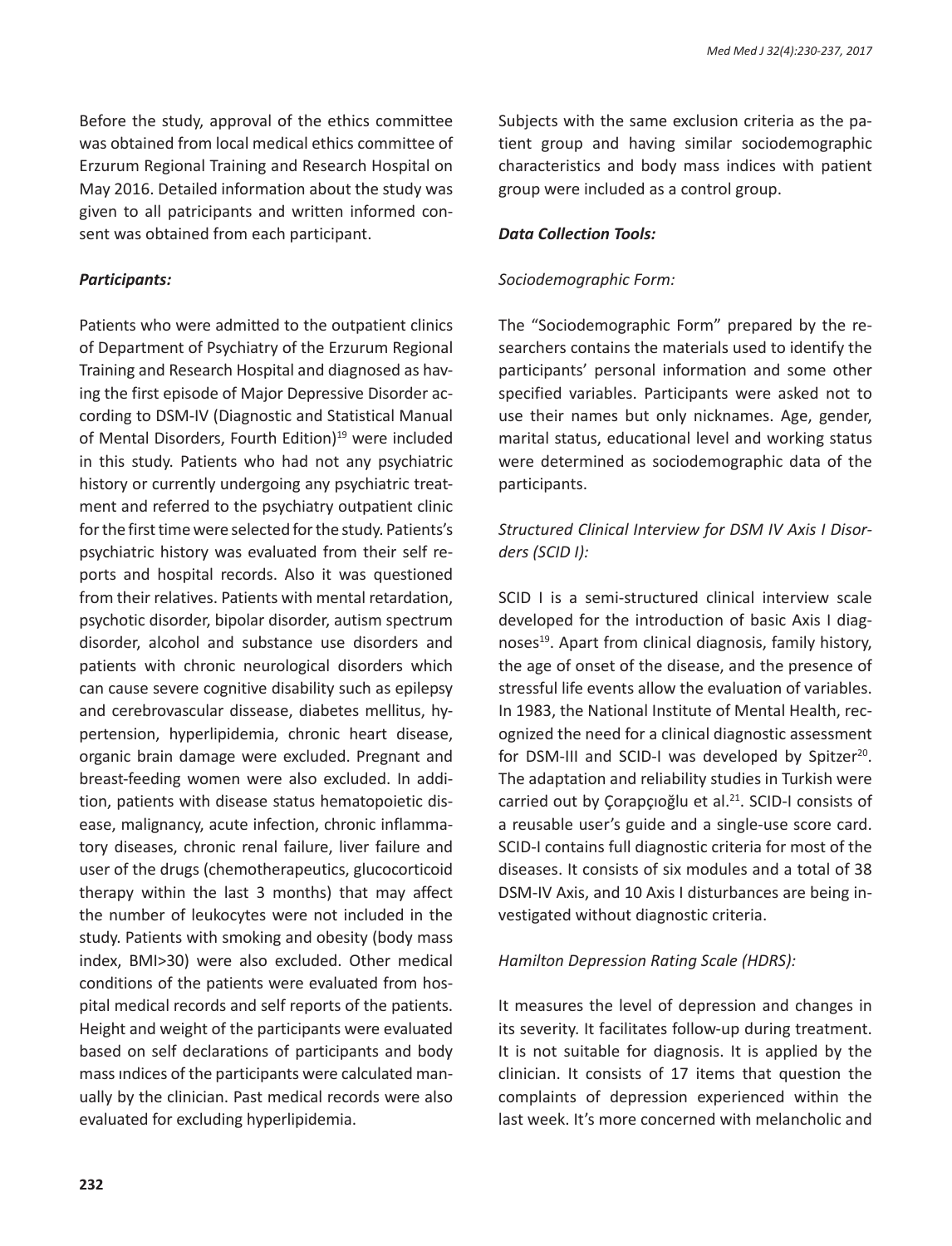physical complaints of depression because it was first developed for hospitalized patients. Items related to sleeping difficulty, nighttime awakening, early morning waking, somatic complaints, genital complaints, weakening and insight were scored between 0-2, and other items between 0-4 points.The highest score is 53 points. 0-7 points indicate no depression, 8-15 points mild, 16-28 points moderate , and ≥ 29 points severe depression. It was developed by Williams<sup>22</sup>. Turkish validity and reliability of the scale were also tested by Akdemir et al.<sup>23</sup>.

# *Clinical Global Impression Scale (CGI-S):*

It is a three-dimensional measure to ensure that the psychiatrist records the clinical impression of the patient's functioning before and after treatment in all psychiatric disorders $24$ . It was developed by Guy et al.<sup>24</sup>. Severity of the disease in the first, improvement in the second, and severity of the side effect of the drug in the third dimension are evaluated. In our study, the first dimension was used.

*Blood Tests:*

Blood samples drawn from antecubital vein after 12

#### **Table 1. Sociodemographic characteristics of groups.**

hours of fasting were stored in EDTA tubes. A BeckmanCoulter LH 750 (ImpedanceMethod) analyzer was used for the measurement of whole blood count. Neutrophil/lymphocyte ratio (NLR) and platelet/lymphocyte ratio (PLR) were calculated manually from hemogram results.

# *Statistical Analysis:*

The data obtained in the study were analyzed using the Statistical Program for Social Sciences (SPSS version 17). Normally-distributed continuous variables were expressed as mean±standard deviation. The significance of the differences between the groups was assessed using Student's t and the median values by the Mann-Whitney U test. A significance level of 0.05 was used and p<0.05 was considered to be statistically significant. The relationship between numerical variables with non-normal distribution is investigated by Spearman Correlation Analysis.

# **RESULTS**

Seventy-five MDD and 57 healthy controls were included in the study. There was no statistically significant difference between groups in terms of

|                                | $MDD(n=75)$            | Control (n=57)          |                         | р           |
|--------------------------------|------------------------|-------------------------|-------------------------|-------------|
| Age (year)                     | 31.71±10.9 (18.0-72.0) | 32.39±11.10 (18.0-64.0) | $U = 2023.0 Z = -0.527$ | 0.5999      |
| Gender                         |                        |                         |                         |             |
| Female                         | 56 (74.7%)             | 37 (64.9%)              | $x^2$ =1.480 df=1       | 0.224       |
| Male                           | 19 (25.3%)             | 20 (35.1%)              |                         |             |
| <b>Marital Status</b>          |                        |                         |                         |             |
| Married                        | 31 (41.3%)             | 28 (49.1%)              | $x^2=0.795$ df=1        | 0.373       |
| Single                         | 44 (58.7%)             | 29 (50.9%)              |                         |             |
| <b>Working Status</b>          |                        |                         |                         |             |
| Yes                            | 27 (36%)               | 42 (73.7%)              | $x^2$ =18.435 df=1      | $< 0.0001*$ |
| No                             | 48 (64%)               | 13 (26.3%)              |                         |             |
| <b>Educational Level</b>       |                        |                         |                         |             |
| <b>Illiterate</b>              | 5(6.7%)                | 3(5.3%)                 |                         |             |
| Literate                       | 3(4%)                  | 3(5.3%)                 |                         |             |
| <b>Primary School Graduate</b> | 22 (29.3%)             | 14 (24.6%)              | $x^2$ =1.475 df=5       | 0.916       |
| Secondary School Graduate      | 10 (13.3%)             | 11 (19.3%)              |                         |             |
| <b>High School Graduate</b>    | 25 (33.3%)             | 17 (29.8%)              |                         |             |
| University                     | 10 (13.3%)             | 9(15.8%)                |                         |             |
|                                |                        |                         |                         |             |

*Mann Whitney U test was used for the comparing the age; chi square test was used for comparing the variables like gender, marital status, working status and educational level*

*\* significant at p <0.05 level.*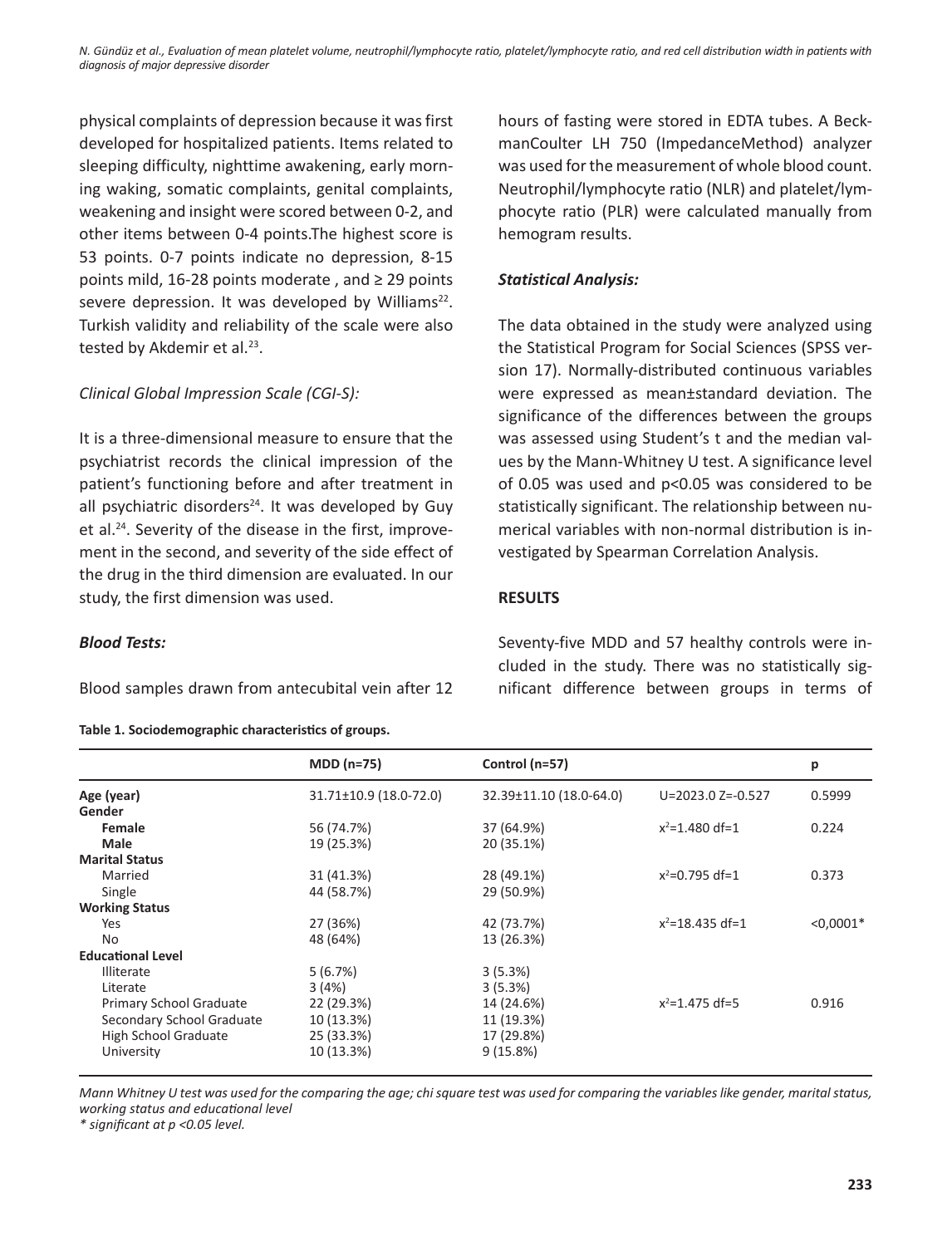|                      | $MDD (n=75)$                | Control (n=57)              |                         | р        |
|----------------------|-----------------------------|-----------------------------|-------------------------|----------|
| Hemoglobin (gr/dl)   | 14.74±1.64 (10.36-19.20)    | 14.92±1.65 (11.17-18.29)    | t=0.596 df=130          | 0.599    |
| Hematocrit (%)       | 44.23±4.48 (34.70-57.10)    | 44.77±3.75 (36.31-53.06)    | t=0.726 df=130          | 0.379    |
| Leukocyte (10^3/uL)  | $8.11\pm2.2$ (4.22-15.01)   | $8.01\pm2.0$ (4.62-14.55)   | $U = 2081.5 Z = -0.257$ | 0.797    |
| Platelet (10^3/uL)   | 293.87±65.0 (145.7-459.0)   | 297.24±61.10 (170.8-452.7)  | $t=0.303df=130$         | 0.785    |
| MPV (fL)             | 8.12±1.70 (5.38-12.44)      | 7.26±1.28 (5.04-11.27)      | $U = 1528.0 Z = -2.800$ | $0.005*$ |
| Lymphocyte (10^3/uL) | $2.51\pm0.70$ (1.25-5.41)   | 2.45±0.71 (1.32-5.03)       | $U = 2058 Z = -0.478$   | 0.717    |
| Neutrophil (10^3/uL) | 4.80±0.20 (1.76-10.77)      | $4.90\pm0.25$ (1.76-2.26)   | $U = 2058.5 Z = -0.363$ | 0.633    |
| <b>NLR</b>           | 2.05±0.86 (0.67-4.99)       | 2.08±0.69 (0.91-3.77)       | $U = 2016.5 Z = -0.556$ | 0.578    |
| <b>PLR</b>           | 127.31±45.89 (60.56-252.64) | 126.96±34.93 (54.78-232.42) | $U = 2017 Z = -0.554$   | 0.580    |
| <b>RDW</b>           | 12.38±1,75 (10.54-22.29)    | 11.97±1.10 (10.11-16.38)    | $U = 1833.0 Z = -1.399$ | 0.162    |

#### **Table 2. Biochemical data of study groups.**

*Student t test was used for comparing hemoglobin, hematocrit, platelet, MPV, lymphocyte, neutrophil, NLR, PLR and RDW. Mann Whitney U Test was used for comparing leukocyte*

*MPV: Mean Platelet Volume, NLR: Neutrophil lymphocyte ratio, PLR: Platelet lymphocyte ratio, RDW: Red cell distribution width \* significant at p <0.05 level.*

age (p=0.5999), gender (p=0.224), marital status (p=0.349) and educational level (p=0.916). Only there was a significant difference in terms of working status between groups (p<0.0001). The mean age of MDD group was 31.71±10.9 while it was 32.39±11.10 years in the control group. The MDD group consisted of 56 (74.7%) female and 19 (25.3%) male patients. There were 37 females (64.9%) and 20 males (35.1%) in the control group. There were 31 (41.3%) married, 44 single (58.7%) patients in MDD group, while the control group consisted of 28 (49.1%) married, and 29 (50.9%) single individuals. There was a significant difference in terms of working status between groups (p<0.0001). The sociodemographic characteristics of the patients are presented in Table 1.

There was no significant difference between groups in terms of hematologic parameters like hemoglobin (p=0.599), hematocrit (p=0.379), leukocyte (p=0.797), platelet (p=0.785), lymphocyte (p=0.717) and neutrophil counts(p=0.633). Although there was no significant difference between groups in terms of Neutrophil Lymphocyte Ratio (NLR) (p=0.578), Platelet Lymphocyte Ratio (PLR) (p=0.580) and Red Cell Distribution Width (RDW) (P=0.162), there was significant difference between groups in terms of Mean Platelet Volume (MPV) (p=0.005\*). While MPV was calculated as 8.12±1.70 in the MDD, and as 7.26±1.28 in the control group. We found increased MPV in MDD group compared with healthy control group. Biochemical data of the patient and control groups and comparison between the groups are presented in Table 2.

The mean scores for Hamilton Depression Rating Scale was 34.27±6.16 pts, and the Clinical Global Impression Scale was 4.75±1.41 pts in the patient group . The mean scores of the scales are presented in Table 3.

Hamilton depression rating scale and clinical global impression scale were not significantly correlated with NLR, PLR, RDW and MPV. Correlations of NLR, PLR, RDW, MPV with HDRS and CGI-S are presented in Table 4.

**Table 3. The mean scores of the scales.**

| <b>HDRS</b> | 34.27±6.16 (23.00-46.00) |
|-------------|--------------------------|
|             |                          |
| CGI-S       | 4.75±1.41 (3.00-7.00)    |

**Table 4. Correlations of NLR, PLR, RDW, MPV with HDRS and CGI-S.**

|             | <b>NLR</b>     | <b>PLR</b>     | <b>RDW</b>     | <b>MPV</b>    |
|-------------|----------------|----------------|----------------|---------------|
| <b>HDRS</b> | $rho = -0.155$ | $rho = -0.177$ | $rho = -0.062$ | $rho = 0.052$ |
|             | $p=0.184$      | $p=0.128$      | $p=0.596$      | $p=0.660$     |
| CGI-S       | $-0.221$       | $-0,196$       | $-0.143$       | 0.044         |
|             | $p=0.057$      | $p=0.092$      | $p=0.221$      | $p=0.706$     |

*Spearman Correlation Analysis*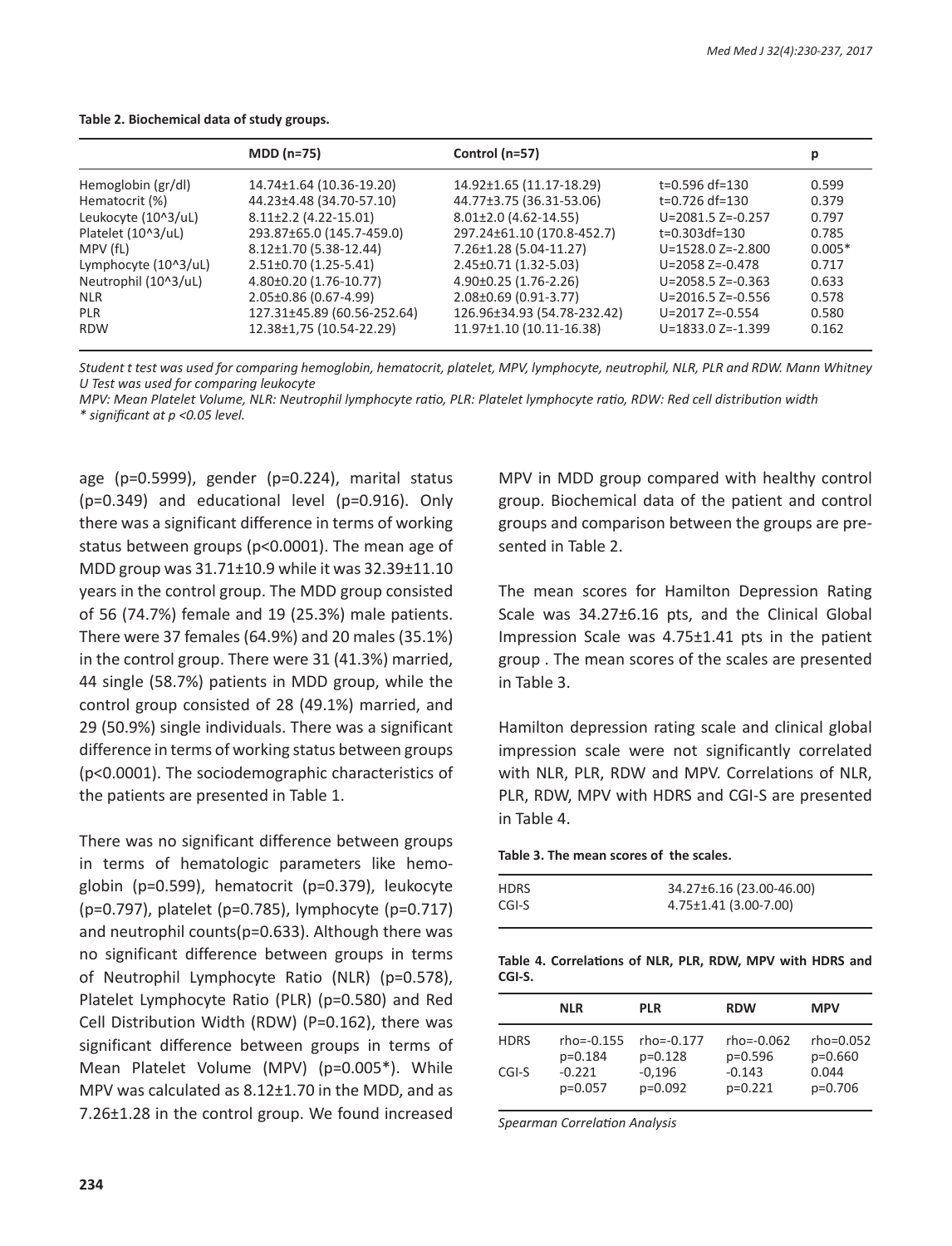## **DISCUSSION**

Although depressive disorders are among the major and serious public health problems, there is still no hematologic marker for diagnosing depression. So, we aimed to evaluate the hematologic inflammatory markers like NLR, RDW, PLR and MPV in patients with MDD.

Although the RDW was higher in the patient group relative to the control group, this difference was not statistically significant. This result may be due to small sample size of the study. In a study conducted by Demircan et al, RDW was found to be higher in the MDD group compared with healthy subjects $12$ . Authors suggested that the increased RDW level is the result of release of premature reticulocytes into the circulation during inflammatory and infectious pathologies<sup>12</sup>.

Although previous studies have examined NLR and RDW in patients diagnosed with MDD<sup>12</sup>, PLR has not been studied previously. To the best our knowledge, our study is the first study evaluating PLR in MDD. We did not find statistically significant difference between groups in terms of PLR. Further large scale studies are needed to clarify the role of PLR as a hematologic inflammatory marker in the pathophysiology of MDD.

Stress and depression can cause some changes in white blood cell counts<sup>7</sup>. Leukocyte counts and its subtypes are some of the determinants of chronic inflammation. Neutrophils and leukocytes play important roles in inflammatory processes<sup>8,9</sup>. In our study there was no statistically significant difference between groups in terms of NLR. Also we did not find correlation between NLR and HDRS and depression severity. In a study conducted by Sunbul et al.<sup>25</sup> authors suggested that HDRS scores were correlated with NLR in depressive patients. In the first study searching the relationship between levels of NLR and MDD it was revealed that NLR was higher in patients diagnosed with MDD and it was suggested as a result of this study that higher NLR levels support the idea of inflammation as a critical factor in the pathophysiology of MDD<sup>6</sup>.

There are also studies in the literature that show no significant association between depression severity and inflammatory response. In the study of Miller et al. as the severity of depression increases, changes in immunologic response occur, and the immune response decreases while depression gets worse $26$ . Studies have shown that all MDD patients do not release inflammatory cytokines or inflammotory markers and all patients releasing inflammatory cytokines or inflammatory markers do not develop MDD<sup>27</sup>. Although elevated IFN-α levels are thought to be involved in the pathogenesis of MDD, the absence of depression in all IFN-α-treated patients suggests that other mechanisms are also effective $28$ . In addition, treatments targeting inflammatory cytokines and inflammatory markers may not always be effective in the treatment of MDD<sup>29</sup>. Considering all these findings, could inflammation-related depression be a subtype? And can evaluation of the inflammatory responses, guide the diagnosis and treatment of depression? Further clinical studies is needed to answer this question.

As a result of our study, MPV was higher in patients diagnosed with MDD compared with the control group. MPV is an important indicator of platelet activity. Many studies in recent years have found a significant association between increased MPV and cardiovascular disease risk<sup>15</sup>. Studies have shown that increased MPV predicts cardiovascular risk factors such as smoking, diabetes, hypertension, obesity $30,31$ . Epidemiological studies have revealed high comorbidity between depression and cardiovascular diseases. The risk of developing cardiovascular disease in adults without depression is 2 times higher than in healthy individuals<sup>32</sup>.

In our study, there was no significant relationship between depression severity and MPV. It is possible to define high MPV values as an indication of increased cardiovascular risk because the patient group was selected from individuals who had not any known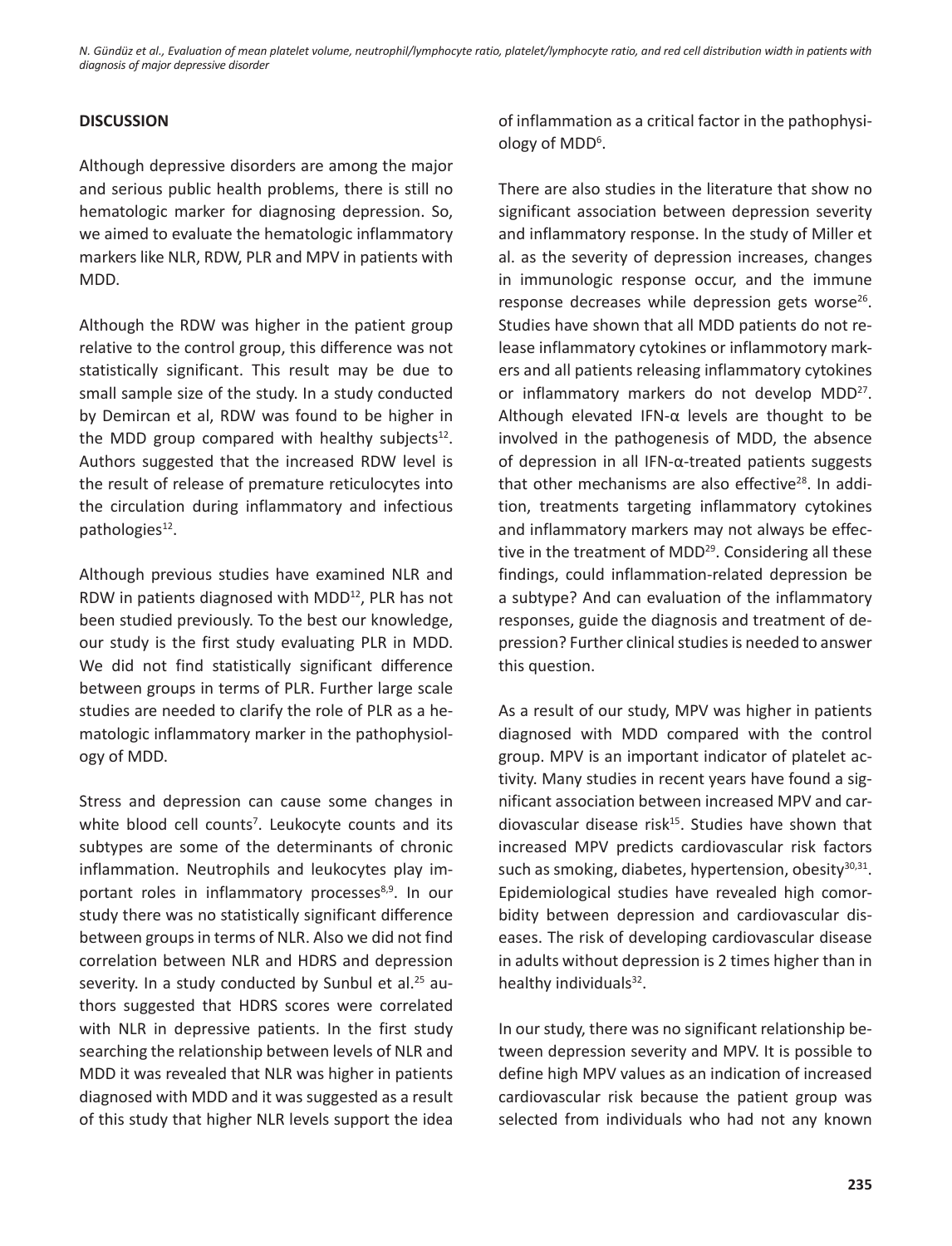cardiovascular risk factors such as diabetes, hypertension, hyperlipidemia, obesity and smoking, or any disease other than depression, and they did not use drugs. In addition, high MPV values determined by Ataoglu et al. in patients who were diagnosed with depression returned to normal after escitalopram therapy<sup>33</sup>. This finding supports the fact that patients with depression treatment are less likely to have cardiovascular disease. It should be noted that increased MPV levels also contrubite to the association between depression and cardiovascular disease.

There are also some limitations of our study. Small sample size is the main limitation of the study. We did not evaluate the relationship between cardiovascular risk factors like blood triglyceride and total cholesterol level and hematologic markers. Also we did not question the participants' nutrition, lifestyle, physical exercise status. Cross-sectional design of the study is another limitation. Since our study had not a prospective design, we were not able to evaluate the association between the course of depression and the levels of hematologic inflammatory markers. As a result of not determining the subtypes of depression in our study, it is not possible to evaluate the associations between subtypes of depression like atypical subtype or those with melancholic properties and NLR, PLR, RDW, MPV. When all the findings are taken into account, the relationship between inflammatory markers and MDD can not be ruled out, but it should not be forgotten that there may not be an artificial cytokine response in all depressive conditions. Further large-scale prospective studies are needed to reveal the relationship between depression and inflammatory markers.

## **REFERENCES**

- 1. Sokero TP, Melartin TK, Rytsälä HJ, Leskelä US, Lestelä-Mielonen PS, Isometsä ET. Suicidal ideation and attempts among psychiatric patients with major depressive disorder. *Journal of Clinical Psychiatry* 2003;64:1094-1100. https://doi.org/10.4088/JCP.v64n0916
- 2. Lotrich FE. Inflammatory cytokines, growth factors, and depression. *Current Pharmaceutical Design* 2012;18(36):5920- 35.

https://doi.org/10.2174/138161212803523680

3. Liu CS, Adibfar A, Herrmann N, Gallagher D, Lanctôt KL. Evi-

dence for Inflammation-Associated Depression. *Curr Top Behav Neurosci* 2017;31:3-30.

- https://doi.org/10.1007/7854\_2016\_2
- 4. Cepeda MS, Stang P, Makadia R. Depression Is Associated With High Levels of C-Reactive Protein and Low Levels of Fractional Exhaled NitricOxide: Results From the 2007-2012 National Health and Nutrition Examination Surveys. *J Clin Psychiatry* 2016;77(12):1666-1671. https://doi.org/10.4088/JCP.15m10267
- 5. Loftis JM, Hauser P. The phenomenology and treatment of interferon-induced depression. *J Affect Disord* 2004;82(2):175-  $90$

https://doi.org/10.1016/j.jad.2004.04.002

- 6. Demir S, Atli A, Bulut M, İbiloğlu AO, Güneş M, Kaya MC, Demirpençe Ö, Sır A. Neutrophil-lymphocyte ratio in patients with major depressive disorder undergoing no pharmacological therapy. *Neuropsychiatr Dis Treat* 2015;11:2253-2258.
- 7. Tuglu C, Kara SH. Depression, cytokines and immune system. *Bull Clin Psychopharmacol* 2003;13:142-150.
- 8. Sunbul M, Gerin F, Durmus E, Kivrak T, Sari I, Tigen K, et al. Neutrophil to lymphocyte and platelet to lymphocyte ratio in patients with dipper versus non-dipper hypertension. *Clin Exp Hypertens* 2014;36:217-221. https://doi.org/10.3109/10641963.2013.804547
- 9. Ferroni P, Riondino S, Formica V, et al. Venous thromboembolism risk prediction in ambulatory cancer patients: clinical significance of neutrophil/lymphocyte ratio and platelet/ lymphocyte ratio. *Int J Cancer* 2015;136:1234-40. https://doi.org/10.1002/ijc.29076
- 10. Semiz M, Yildirim O, Canan F, et al. Elevated neutrophil/ lymphocyte ratio in patients with schizophrenia. *Psychiatr Danub* 2014;26(3):220-225.
- 11. Kuyumcu ME, Yesil Y, Öztürk ZA, et al. The evaluation of neutrophil lymphocyte ratio in Alzheimer's disease. *Dement Geriatr Cogn Disord* 2012;34:69-74. https://doi.org/10.1159/000341583
- 12. Demircan F, Gözel N, Kılınç F, Ulu R, Atmaca M. The Impact of Red Blood Cell Distribution Width and Neutrophil/Lymphocyte Ratio on the Diagnosis of Major Depressive Disorder. *Neurol Ther* 2016;5(1):27-33. https://doi.org/10.1007/s40120-015-0039-8
- 13. Zalawadiya SK, Veeranna V, Panaich SS, Afonso L, Ghali JK. Gender and ethnic differences in red cell distribution width and its association with mortality among low risk healthy United State adults. *Am J Cardiol* 2012;109(11):1664-1670. https://doi.org/10.1016/j.amjcard.2012.01.396
- 14. Zorlu A, Bektasoglu G, Guven FMK, et al. Usefulness of admission red cell distribution width as a predictor of early mortality in patients with acute pulmonary embolism. *Am J Cardiol* 2012;109(1):128-134.
- https://doi.org/10.1016/j.amjcard.2011.08.015 15. Azab B, Torbey E, Hatoum H, et al. Usefulness of red cell distribution width in predicting all-cause long-term mortality after non-ST-elevation myocardial infarction. *Cardiology* 2011;119(2):72-80. https://doi.org/10.1159/000329920
- 16. Vizioli L, Muscari S, Muscari A. The relationship of mean platelet volume with the risk and prognosis of cardiovascular diseases. *Int J Clin Pract* 2009;63:1509-1515. https://doi.org/10.1111/j.1742-1241.2009.02070.x
- 17. Musselman DL, Tomer A, Manatunga AK, Knight BT, Porter MR, et al. Exaggerated platelet reactivity in major depression. *Am J Psychiatry* 1996;153(10):1313-1317. https://doi.org/10.1176/ajp.153.10.1313